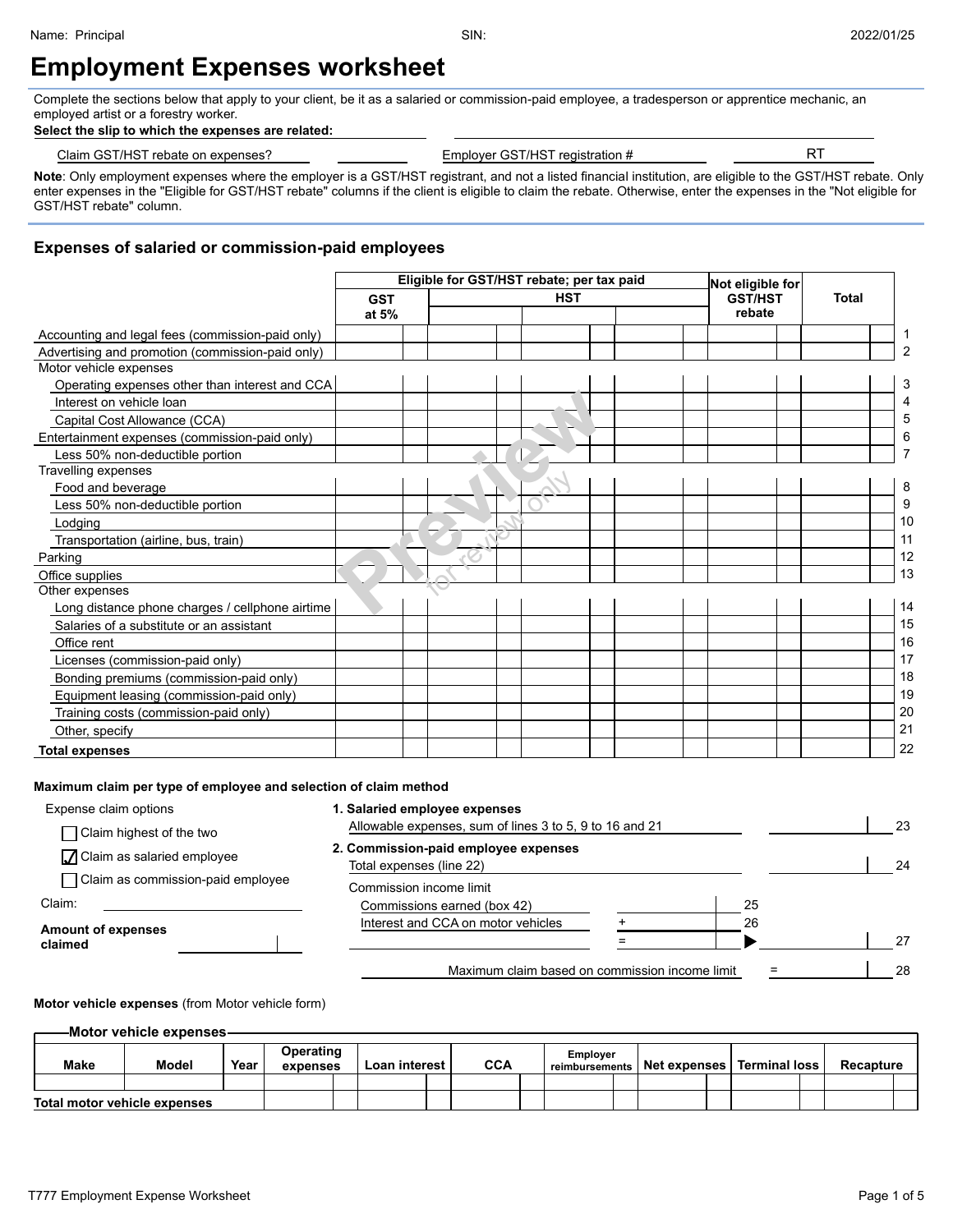#### **Work-space-in-the-home expenses**

| Area of home used for employment        | Work-space expense deduction limit                |  |
|-----------------------------------------|---------------------------------------------------|--|
| Total area of home                      | Employment income (T4 box 14 or foreign)          |  |
| Employment-use percentage based on area | $\frac{0}{0}$<br>RPP contributions and Union dues |  |
| Hours used for employment               | Other employment expenses above                   |  |
| Total hours in the period               | Maximum workspace expense claim<br>$\frac{0}{6}$  |  |
| Employment-use percentage               |                                                   |  |

|                                                     |            | Eligible for GST/HST rebate; per tax paid | Not eligible for |       |                |
|-----------------------------------------------------|------------|-------------------------------------------|------------------|-------|----------------|
|                                                     | <b>GST</b> | <b>HST</b>                                | <b>GST/HST</b>   | Total |                |
|                                                     | at 5%      |                                           | rebate           |       |                |
| Electricity                                         |            |                                           |                  |       | 1              |
| Heat                                                |            |                                           |                  |       | $\overline{2}$ |
| Water                                               |            |                                           |                  |       | 3              |
| Maintenance (cleaning supplies, light bulbs, etc.)  |            |                                           |                  |       | 4              |
| Home internet access fees                           |            |                                           |                  |       | 5              |
| Home insurance (commission-paid only)               |            |                                           |                  |       | 6              |
| Property taxes (commission-paid only)               |            |                                           |                  |       | 7              |
| Rent                                                |            |                                           |                  |       | 8              |
| Other, specify:                                     |            |                                           |                  |       |                |
|                                                     |            |                                           |                  |       | 9              |
| Total expenses                                      |            |                                           |                  |       | 10             |
| Less: Personal portion                              |            |                                           |                  |       | 11             |
| Net deductible expenses                             |            |                                           |                  |       | 12             |
| Plus: Unused expenses from prior year               |            |                                           |                  |       | 13             |
| Sub-total                                           |            |                                           |                  |       | 14             |
| Work-space-in-the-home expense claim                |            |                                           |                  |       | 15             |
| Unused work-space-in-the-home to carry forward      |            |                                           |                  |       | 16             |
| <b>Tradesperson's tools expenses</b>                |            |                                           |                  |       |                |
| <b>MISSISTER ASSESSMENT AND A ROAD AND A REPORT</b> |            | Elisible for CCT/UCT rehate: nor toy noid |                  |       |                |

# **Tradesperson's tools expenses**

| <b>Eligible tools bought in 2021</b> |              |            | Eligible for GST/HST rebate; per tax paid |     |  | Not eligible for |              |  |
|--------------------------------------|--------------|------------|-------------------------------------------|-----|--|------------------|--------------|--|
| List each tool or set of tools       |              | <b>GST</b> |                                           | HST |  | <b>GST/HST</b>   | <b>Total</b> |  |
| Description                          | Apprentice l | at 5%      |                                           |     |  | rebate           |              |  |
|                                      |              |            |                                           |     |  |                  |              |  |
| Total                                |              |            |                                           |     |  |                  |              |  |

#### **Maximum deduction for eligible tools**

| Employment income as a tradesperson for the year (T4 box 14 or foreign)                |  |  |
|----------------------------------------------------------------------------------------|--|--|
| Plus: Apprenticeship Incentive Grant and Apprenticeship Completion Grant (T4A box 130) |  |  |
| Minus: Repayment of Apprenticeship Incentive Grant and Apprenticeship Completion Grant |  |  |
| Income limit                                                                           |  |  |
| Lesser of line 1 or line 5                                                             |  |  |
| Minus: base amount                                                                     |  |  |
| Net tool amount                                                                        |  |  |
| Tradesperson deduction for tools, lesser of \$500 and line 8                           |  |  |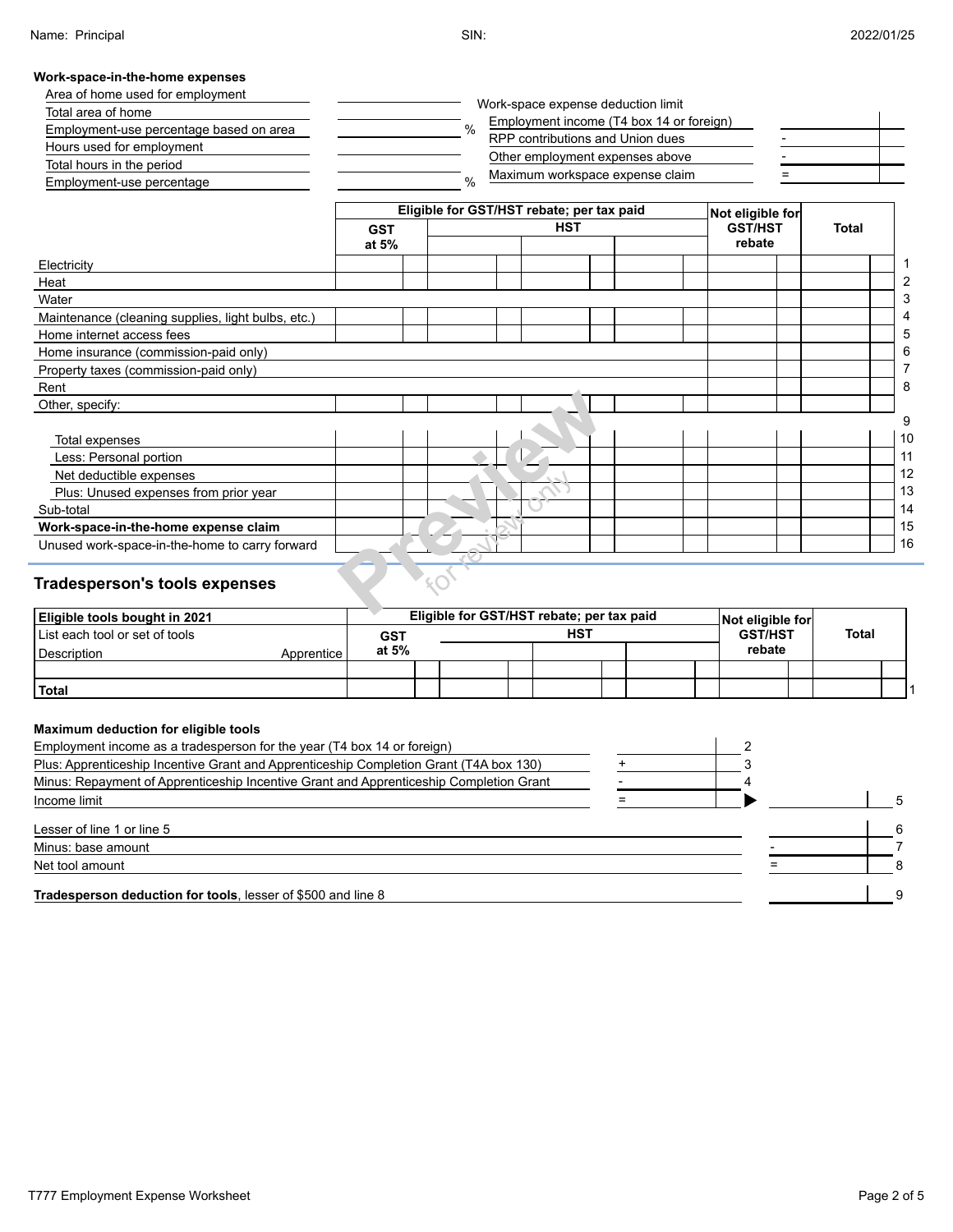# **Apprentice mechanic tools expenses**

| Eligible tools bought in 2021                                                                |             |  | Eligible for GST/HST rebate; per tax paid |  | Not eligible for |              |  |
|----------------------------------------------------------------------------------------------|-------------|--|-------------------------------------------|--|------------------|--------------|--|
| List each tool or set of tools                                                               | <b>GSTe</b> |  | <b>HST</b>                                |  | <b>GST/HST</b>   | <b>Total</b> |  |
| Description                                                                                  | at 5%       |  |                                           |  | rebate           |              |  |
|                                                                                              |             |  |                                           |  |                  |              |  |
| Total                                                                                        |             |  |                                           |  |                  |              |  |
| Maximum deduction for eligible tools                                                         |             |  |                                           |  |                  |              |  |
| Employment income as an eligible apprentice for the vear; enter applicable pertiep of income |             |  |                                           |  |                  |              |  |

| Employment income as an eligible apprentice for the year; enter applicable portion of income                    |    |    |
|-----------------------------------------------------------------------------------------------------------------|----|----|
| Plus: Apprenticeship Incentive Grant and Apprenticeship Completion Grant (T4A box 130)                          |    |    |
| Minus: Repayment of Apprenticeship Incentive Grant and                                                          |    |    |
| Apprenticeship Completion Grant                                                                                 |    |    |
| Tradesperson deduction for tools, above                                                                         |    |    |
| Total deductions                                                                                                | 6  |    |
| Line 2 plus line 3 minus line 6                                                                                 |    |    |
| Income limit, 5% of line 7                                                                                      |    |    |
| Canada employment amount, line 363 of Schedule 1                                                                |    |    |
| Plus: Base amount                                                                                               | 10 |    |
| Total base amount, line 9 plus line 10                                                                          |    |    |
| Greater of line 8 or line 11                                                                                    |    | 12 |
| Maximum amount for tool expenses of the year, line 1 minus line 12 (enter zero if n ga e)                       |    | 13 |
| Unused portion of the maximum deduction from 2020                                                               |    | 14 |
| Maximum deduction for eligible tools                                                                            |    | 15 |
| To claim an amount lower than the maximum, enter the amount to claim                                            | 16 |    |
| Net income for the year before the apprentice mechanic tools exponed and rection                                |    | 17 |
| Deduction for tools for an eligible apprentice mechanics, issue of line 15 (or line 16, if entered) and line 17 |    | 18 |
| Amount available for deduction next year (line 15 minus in<br>$\setminus$ 18)                                   |    | 19 |

# **Disposition of tools**

|                                                                         | First tool | Second tool | Third tool | Fourth tool |
|-------------------------------------------------------------------------|------------|-------------|------------|-------------|
| Proceeds of disposition                                                 |            |             |            |             |
| Adjusted cost of the eligible tool                                      |            |             |            |             |
| A - Original cost of the tool                                           |            |             |            | っ           |
| B - Tradesperson & apprentice mechanic deduction in year of purchase    |            |             |            |             |
| C - Total cost of tools in the year the tool was purchased              |            |             |            | 4           |
| Adjusted cost of the eligible tool $(A - (A \times [B/C]))$             |            |             |            | 5           |
| Amount to include in income following disposition of the tool           |            |             |            | 6           |
| Total amounts to include in income for disposition of tools at line 130 |            |             |            |             |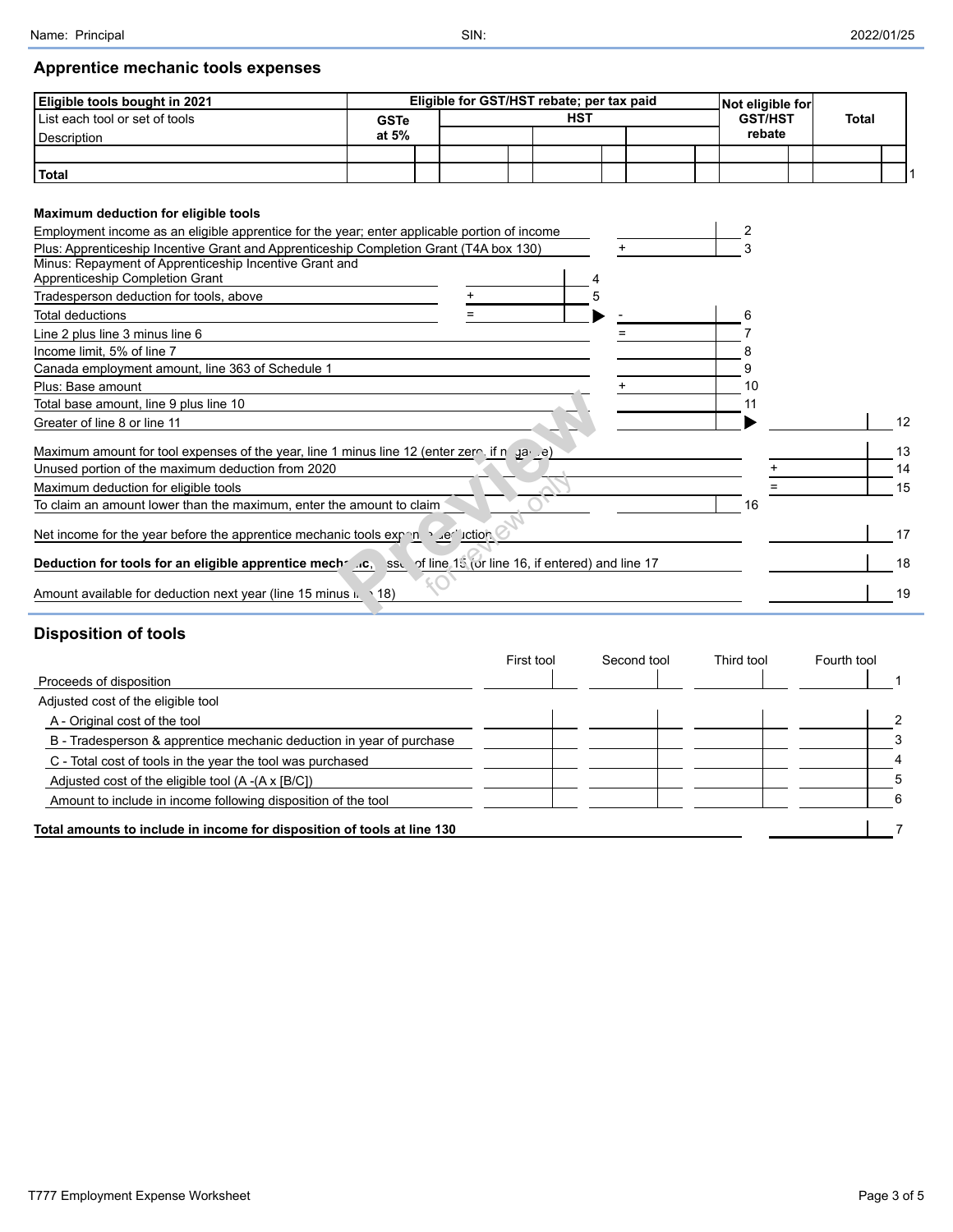### **Expenses of Employed artists**

| <b>HST</b><br><b>GST/HST</b><br>Total<br><b>GST</b><br>rebate<br>at 5%<br>Maintenance costs<br><b>Rental fees</b><br>Insurance costs<br>Capital cost allowance<br><b>Total expenses</b><br>Employment income as a musician for the year (T4 box 14 or foreign)<br>6<br>Other employment expenses deducted as a salaried musician<br>7<br>Line 6 minus line 7<br>Deduction for musical instrument expenses (lesser of line 5 and line 8)<br>9<br>$\overline{7}$<br>$\mathbf{2}$<br>3<br>5<br>6<br>9<br>$\mathbf{1}$<br>8<br>10<br>11<br>12<br>4<br>UCC, beginning<br>GST/HST<br>Additions<br>Proceeds of<br><b>UCC</b> before<br>1/2 year and<br>Base for CCA<br>Rate<br><b>CCA</b><br>UCC, ending<br>GST/HST<br>Class<br>UCC adj<br>rebate<br>dispositions<br><b>CCA</b><br>rebate?<br>no.<br>8<br>Class<br>15<br>13<br>14<br>16<br>17<br>19<br>20<br>21<br>Disposition<br>Net non-AllP<br>'IP addition<br>$1/2$ year<br><b>UCC</b> adjustment<br>Additions before<br>Additions after<br>Disposition<br>1/2 year and UCC<br>no.<br>allocated (Non<br>allocated (AIIP)<br>adjustments<br>November 21,<br>November 20,<br>addition<br>adj.<br>2018 (Non AIIP)<br>2018 (AIIP)<br>AllP)<br>8<br>amcunt represents a UCC gross up (from col. 20) under the Income Tax Regulations 1100(2).<br><b>Notes : Col. 7:</b> A positive amount represents a 1/2 year adjustment (from col. 19) and a relation<br>Col. 8: If the amount in column 7 is positive (1/2 year adjustment), subtract the amount of col.<br>7 to arrive at the amount in column 8. If the amount in column 7 is negative (UCC<br>adjustment under ITR 1100(2)), add the amount of column 7 to arrive at the amount in column $\Sigma$ .<br>Col. 14: Of the amount in col. 4, enter the additions that were purchased after $\land$ ye. er $\land$ 2018 (Engible for accelerated CCA).<br>Col. 21: See note 7.<br>Artists' employment expenses<br>Eligible for GST/HST rebate; per tax paid<br>Not eligible for<br><b>HST</b><br><b>GST/HST</b><br><b>Total</b><br><b>GST</b><br>rebate<br>at 5%<br>Description<br><b>Total</b><br>Undeducted artists' employment expenses from prior years<br>Subtotal - expenses available for deduction<br>Employment income as an artist for the year (T4 box 14 or foreign)<br>Lesser of 20% of line 4 and $$1,000$<br>Minus:<br>Musical instrument expenses, above<br>Interest and Capital cost allowance on motor vehicle included in expenses as a salaried artist<br>Limit for deduction of artists' employment expenses<br>Deduction for artists' employment expenses (lesser of line 3 and line 8)<br>Amount available for deduction next year (line 3 minus line 9) | <b>Musical instrument expenses</b> |  | Eligible for GST/HST rebate; per tax paid |  |  |  | Not eligible for |  |  |
|----------------------------------------------------------------------------------------------------------------------------------------------------------------------------------------------------------------------------------------------------------------------------------------------------------------------------------------------------------------------------------------------------------------------------------------------------------------------------------------------------------------------------------------------------------------------------------------------------------------------------------------------------------------------------------------------------------------------------------------------------------------------------------------------------------------------------------------------------------------------------------------------------------------------------------------------------------------------------------------------------------------------------------------------------------------------------------------------------------------------------------------------------------------------------------------------------------------------------------------------------------------------------------------------------------------------------------------------------------------------------------------------------------------------------------------------------------------------------------------------------------------------------------------------------------------------------------------------------------------------------------------------------------------------------------------------------------------------------------------------------------------------------------------------------------------------------------------------------------------------------------------------------------------------------------------------------------------------------------------------------------------------------------------------------------------------------------------------------------------------------------------------------------------------------------------------------------------------------------------------------------------------------------------------------------------------------------------------------------------------------------------------------------------------------------------------------------------------------------------------------------------------------------------------------------------------------------------------------------------------------------------------------------------------------|------------------------------------|--|-------------------------------------------|--|--|--|------------------|--|--|
|                                                                                                                                                                                                                                                                                                                                                                                                                                                                                                                                                                                                                                                                                                                                                                                                                                                                                                                                                                                                                                                                                                                                                                                                                                                                                                                                                                                                                                                                                                                                                                                                                                                                                                                                                                                                                                                                                                                                                                                                                                                                                                                                                                                                                                                                                                                                                                                                                                                                                                                                                                                                                                                                            |                                    |  |                                           |  |  |  |                  |  |  |
|                                                                                                                                                                                                                                                                                                                                                                                                                                                                                                                                                                                                                                                                                                                                                                                                                                                                                                                                                                                                                                                                                                                                                                                                                                                                                                                                                                                                                                                                                                                                                                                                                                                                                                                                                                                                                                                                                                                                                                                                                                                                                                                                                                                                                                                                                                                                                                                                                                                                                                                                                                                                                                                                            |                                    |  |                                           |  |  |  |                  |  |  |
|                                                                                                                                                                                                                                                                                                                                                                                                                                                                                                                                                                                                                                                                                                                                                                                                                                                                                                                                                                                                                                                                                                                                                                                                                                                                                                                                                                                                                                                                                                                                                                                                                                                                                                                                                                                                                                                                                                                                                                                                                                                                                                                                                                                                                                                                                                                                                                                                                                                                                                                                                                                                                                                                            |                                    |  |                                           |  |  |  |                  |  |  |
|                                                                                                                                                                                                                                                                                                                                                                                                                                                                                                                                                                                                                                                                                                                                                                                                                                                                                                                                                                                                                                                                                                                                                                                                                                                                                                                                                                                                                                                                                                                                                                                                                                                                                                                                                                                                                                                                                                                                                                                                                                                                                                                                                                                                                                                                                                                                                                                                                                                                                                                                                                                                                                                                            |                                    |  |                                           |  |  |  |                  |  |  |
|                                                                                                                                                                                                                                                                                                                                                                                                                                                                                                                                                                                                                                                                                                                                                                                                                                                                                                                                                                                                                                                                                                                                                                                                                                                                                                                                                                                                                                                                                                                                                                                                                                                                                                                                                                                                                                                                                                                                                                                                                                                                                                                                                                                                                                                                                                                                                                                                                                                                                                                                                                                                                                                                            |                                    |  |                                           |  |  |  |                  |  |  |
|                                                                                                                                                                                                                                                                                                                                                                                                                                                                                                                                                                                                                                                                                                                                                                                                                                                                                                                                                                                                                                                                                                                                                                                                                                                                                                                                                                                                                                                                                                                                                                                                                                                                                                                                                                                                                                                                                                                                                                                                                                                                                                                                                                                                                                                                                                                                                                                                                                                                                                                                                                                                                                                                            |                                    |  |                                           |  |  |  |                  |  |  |
|                                                                                                                                                                                                                                                                                                                                                                                                                                                                                                                                                                                                                                                                                                                                                                                                                                                                                                                                                                                                                                                                                                                                                                                                                                                                                                                                                                                                                                                                                                                                                                                                                                                                                                                                                                                                                                                                                                                                                                                                                                                                                                                                                                                                                                                                                                                                                                                                                                                                                                                                                                                                                                                                            |                                    |  |                                           |  |  |  |                  |  |  |
|                                                                                                                                                                                                                                                                                                                                                                                                                                                                                                                                                                                                                                                                                                                                                                                                                                                                                                                                                                                                                                                                                                                                                                                                                                                                                                                                                                                                                                                                                                                                                                                                                                                                                                                                                                                                                                                                                                                                                                                                                                                                                                                                                                                                                                                                                                                                                                                                                                                                                                                                                                                                                                                                            |                                    |  |                                           |  |  |  |                  |  |  |
|                                                                                                                                                                                                                                                                                                                                                                                                                                                                                                                                                                                                                                                                                                                                                                                                                                                                                                                                                                                                                                                                                                                                                                                                                                                                                                                                                                                                                                                                                                                                                                                                                                                                                                                                                                                                                                                                                                                                                                                                                                                                                                                                                                                                                                                                                                                                                                                                                                                                                                                                                                                                                                                                            |                                    |  |                                           |  |  |  |                  |  |  |
|                                                                                                                                                                                                                                                                                                                                                                                                                                                                                                                                                                                                                                                                                                                                                                                                                                                                                                                                                                                                                                                                                                                                                                                                                                                                                                                                                                                                                                                                                                                                                                                                                                                                                                                                                                                                                                                                                                                                                                                                                                                                                                                                                                                                                                                                                                                                                                                                                                                                                                                                                                                                                                                                            |                                    |  |                                           |  |  |  |                  |  |  |
|                                                                                                                                                                                                                                                                                                                                                                                                                                                                                                                                                                                                                                                                                                                                                                                                                                                                                                                                                                                                                                                                                                                                                                                                                                                                                                                                                                                                                                                                                                                                                                                                                                                                                                                                                                                                                                                                                                                                                                                                                                                                                                                                                                                                                                                                                                                                                                                                                                                                                                                                                                                                                                                                            |                                    |  |                                           |  |  |  |                  |  |  |
|                                                                                                                                                                                                                                                                                                                                                                                                                                                                                                                                                                                                                                                                                                                                                                                                                                                                                                                                                                                                                                                                                                                                                                                                                                                                                                                                                                                                                                                                                                                                                                                                                                                                                                                                                                                                                                                                                                                                                                                                                                                                                                                                                                                                                                                                                                                                                                                                                                                                                                                                                                                                                                                                            |                                    |  |                                           |  |  |  |                  |  |  |
|                                                                                                                                                                                                                                                                                                                                                                                                                                                                                                                                                                                                                                                                                                                                                                                                                                                                                                                                                                                                                                                                                                                                                                                                                                                                                                                                                                                                                                                                                                                                                                                                                                                                                                                                                                                                                                                                                                                                                                                                                                                                                                                                                                                                                                                                                                                                                                                                                                                                                                                                                                                                                                                                            |                                    |  |                                           |  |  |  |                  |  |  |
|                                                                                                                                                                                                                                                                                                                                                                                                                                                                                                                                                                                                                                                                                                                                                                                                                                                                                                                                                                                                                                                                                                                                                                                                                                                                                                                                                                                                                                                                                                                                                                                                                                                                                                                                                                                                                                                                                                                                                                                                                                                                                                                                                                                                                                                                                                                                                                                                                                                                                                                                                                                                                                                                            |                                    |  |                                           |  |  |  |                  |  |  |
|                                                                                                                                                                                                                                                                                                                                                                                                                                                                                                                                                                                                                                                                                                                                                                                                                                                                                                                                                                                                                                                                                                                                                                                                                                                                                                                                                                                                                                                                                                                                                                                                                                                                                                                                                                                                                                                                                                                                                                                                                                                                                                                                                                                                                                                                                                                                                                                                                                                                                                                                                                                                                                                                            |                                    |  |                                           |  |  |  |                  |  |  |
|                                                                                                                                                                                                                                                                                                                                                                                                                                                                                                                                                                                                                                                                                                                                                                                                                                                                                                                                                                                                                                                                                                                                                                                                                                                                                                                                                                                                                                                                                                                                                                                                                                                                                                                                                                                                                                                                                                                                                                                                                                                                                                                                                                                                                                                                                                                                                                                                                                                                                                                                                                                                                                                                            |                                    |  |                                           |  |  |  |                  |  |  |
|                                                                                                                                                                                                                                                                                                                                                                                                                                                                                                                                                                                                                                                                                                                                                                                                                                                                                                                                                                                                                                                                                                                                                                                                                                                                                                                                                                                                                                                                                                                                                                                                                                                                                                                                                                                                                                                                                                                                                                                                                                                                                                                                                                                                                                                                                                                                                                                                                                                                                                                                                                                                                                                                            |                                    |  |                                           |  |  |  |                  |  |  |
|                                                                                                                                                                                                                                                                                                                                                                                                                                                                                                                                                                                                                                                                                                                                                                                                                                                                                                                                                                                                                                                                                                                                                                                                                                                                                                                                                                                                                                                                                                                                                                                                                                                                                                                                                                                                                                                                                                                                                                                                                                                                                                                                                                                                                                                                                                                                                                                                                                                                                                                                                                                                                                                                            |                                    |  |                                           |  |  |  |                  |  |  |
|                                                                                                                                                                                                                                                                                                                                                                                                                                                                                                                                                                                                                                                                                                                                                                                                                                                                                                                                                                                                                                                                                                                                                                                                                                                                                                                                                                                                                                                                                                                                                                                                                                                                                                                                                                                                                                                                                                                                                                                                                                                                                                                                                                                                                                                                                                                                                                                                                                                                                                                                                                                                                                                                            |                                    |  |                                           |  |  |  |                  |  |  |
|                                                                                                                                                                                                                                                                                                                                                                                                                                                                                                                                                                                                                                                                                                                                                                                                                                                                                                                                                                                                                                                                                                                                                                                                                                                                                                                                                                                                                                                                                                                                                                                                                                                                                                                                                                                                                                                                                                                                                                                                                                                                                                                                                                                                                                                                                                                                                                                                                                                                                                                                                                                                                                                                            |                                    |  |                                           |  |  |  |                  |  |  |
|                                                                                                                                                                                                                                                                                                                                                                                                                                                                                                                                                                                                                                                                                                                                                                                                                                                                                                                                                                                                                                                                                                                                                                                                                                                                                                                                                                                                                                                                                                                                                                                                                                                                                                                                                                                                                                                                                                                                                                                                                                                                                                                                                                                                                                                                                                                                                                                                                                                                                                                                                                                                                                                                            |                                    |  |                                           |  |  |  |                  |  |  |
|                                                                                                                                                                                                                                                                                                                                                                                                                                                                                                                                                                                                                                                                                                                                                                                                                                                                                                                                                                                                                                                                                                                                                                                                                                                                                                                                                                                                                                                                                                                                                                                                                                                                                                                                                                                                                                                                                                                                                                                                                                                                                                                                                                                                                                                                                                                                                                                                                                                                                                                                                                                                                                                                            |                                    |  |                                           |  |  |  |                  |  |  |
|                                                                                                                                                                                                                                                                                                                                                                                                                                                                                                                                                                                                                                                                                                                                                                                                                                                                                                                                                                                                                                                                                                                                                                                                                                                                                                                                                                                                                                                                                                                                                                                                                                                                                                                                                                                                                                                                                                                                                                                                                                                                                                                                                                                                                                                                                                                                                                                                                                                                                                                                                                                                                                                                            |                                    |  |                                           |  |  |  |                  |  |  |
|                                                                                                                                                                                                                                                                                                                                                                                                                                                                                                                                                                                                                                                                                                                                                                                                                                                                                                                                                                                                                                                                                                                                                                                                                                                                                                                                                                                                                                                                                                                                                                                                                                                                                                                                                                                                                                                                                                                                                                                                                                                                                                                                                                                                                                                                                                                                                                                                                                                                                                                                                                                                                                                                            |                                    |  |                                           |  |  |  |                  |  |  |
|                                                                                                                                                                                                                                                                                                                                                                                                                                                                                                                                                                                                                                                                                                                                                                                                                                                                                                                                                                                                                                                                                                                                                                                                                                                                                                                                                                                                                                                                                                                                                                                                                                                                                                                                                                                                                                                                                                                                                                                                                                                                                                                                                                                                                                                                                                                                                                                                                                                                                                                                                                                                                                                                            |                                    |  |                                           |  |  |  |                  |  |  |
|                                                                                                                                                                                                                                                                                                                                                                                                                                                                                                                                                                                                                                                                                                                                                                                                                                                                                                                                                                                                                                                                                                                                                                                                                                                                                                                                                                                                                                                                                                                                                                                                                                                                                                                                                                                                                                                                                                                                                                                                                                                                                                                                                                                                                                                                                                                                                                                                                                                                                                                                                                                                                                                                            |                                    |  |                                           |  |  |  |                  |  |  |
|                                                                                                                                                                                                                                                                                                                                                                                                                                                                                                                                                                                                                                                                                                                                                                                                                                                                                                                                                                                                                                                                                                                                                                                                                                                                                                                                                                                                                                                                                                                                                                                                                                                                                                                                                                                                                                                                                                                                                                                                                                                                                                                                                                                                                                                                                                                                                                                                                                                                                                                                                                                                                                                                            |                                    |  |                                           |  |  |  |                  |  |  |
|                                                                                                                                                                                                                                                                                                                                                                                                                                                                                                                                                                                                                                                                                                                                                                                                                                                                                                                                                                                                                                                                                                                                                                                                                                                                                                                                                                                                                                                                                                                                                                                                                                                                                                                                                                                                                                                                                                                                                                                                                                                                                                                                                                                                                                                                                                                                                                                                                                                                                                                                                                                                                                                                            |                                    |  |                                           |  |  |  |                  |  |  |
|                                                                                                                                                                                                                                                                                                                                                                                                                                                                                                                                                                                                                                                                                                                                                                                                                                                                                                                                                                                                                                                                                                                                                                                                                                                                                                                                                                                                                                                                                                                                                                                                                                                                                                                                                                                                                                                                                                                                                                                                                                                                                                                                                                                                                                                                                                                                                                                                                                                                                                                                                                                                                                                                            |                                    |  |                                           |  |  |  |                  |  |  |
|                                                                                                                                                                                                                                                                                                                                                                                                                                                                                                                                                                                                                                                                                                                                                                                                                                                                                                                                                                                                                                                                                                                                                                                                                                                                                                                                                                                                                                                                                                                                                                                                                                                                                                                                                                                                                                                                                                                                                                                                                                                                                                                                                                                                                                                                                                                                                                                                                                                                                                                                                                                                                                                                            |                                    |  |                                           |  |  |  |                  |  |  |
|                                                                                                                                                                                                                                                                                                                                                                                                                                                                                                                                                                                                                                                                                                                                                                                                                                                                                                                                                                                                                                                                                                                                                                                                                                                                                                                                                                                                                                                                                                                                                                                                                                                                                                                                                                                                                                                                                                                                                                                                                                                                                                                                                                                                                                                                                                                                                                                                                                                                                                                                                                                                                                                                            |                                    |  |                                           |  |  |  |                  |  |  |
|                                                                                                                                                                                                                                                                                                                                                                                                                                                                                                                                                                                                                                                                                                                                                                                                                                                                                                                                                                                                                                                                                                                                                                                                                                                                                                                                                                                                                                                                                                                                                                                                                                                                                                                                                                                                                                                                                                                                                                                                                                                                                                                                                                                                                                                                                                                                                                                                                                                                                                                                                                                                                                                                            |                                    |  |                                           |  |  |  |                  |  |  |
|                                                                                                                                                                                                                                                                                                                                                                                                                                                                                                                                                                                                                                                                                                                                                                                                                                                                                                                                                                                                                                                                                                                                                                                                                                                                                                                                                                                                                                                                                                                                                                                                                                                                                                                                                                                                                                                                                                                                                                                                                                                                                                                                                                                                                                                                                                                                                                                                                                                                                                                                                                                                                                                                            |                                    |  |                                           |  |  |  |                  |  |  |
|                                                                                                                                                                                                                                                                                                                                                                                                                                                                                                                                                                                                                                                                                                                                                                                                                                                                                                                                                                                                                                                                                                                                                                                                                                                                                                                                                                                                                                                                                                                                                                                                                                                                                                                                                                                                                                                                                                                                                                                                                                                                                                                                                                                                                                                                                                                                                                                                                                                                                                                                                                                                                                                                            |                                    |  |                                           |  |  |  |                  |  |  |
|                                                                                                                                                                                                                                                                                                                                                                                                                                                                                                                                                                                                                                                                                                                                                                                                                                                                                                                                                                                                                                                                                                                                                                                                                                                                                                                                                                                                                                                                                                                                                                                                                                                                                                                                                                                                                                                                                                                                                                                                                                                                                                                                                                                                                                                                                                                                                                                                                                                                                                                                                                                                                                                                            |                                    |  |                                           |  |  |  |                  |  |  |